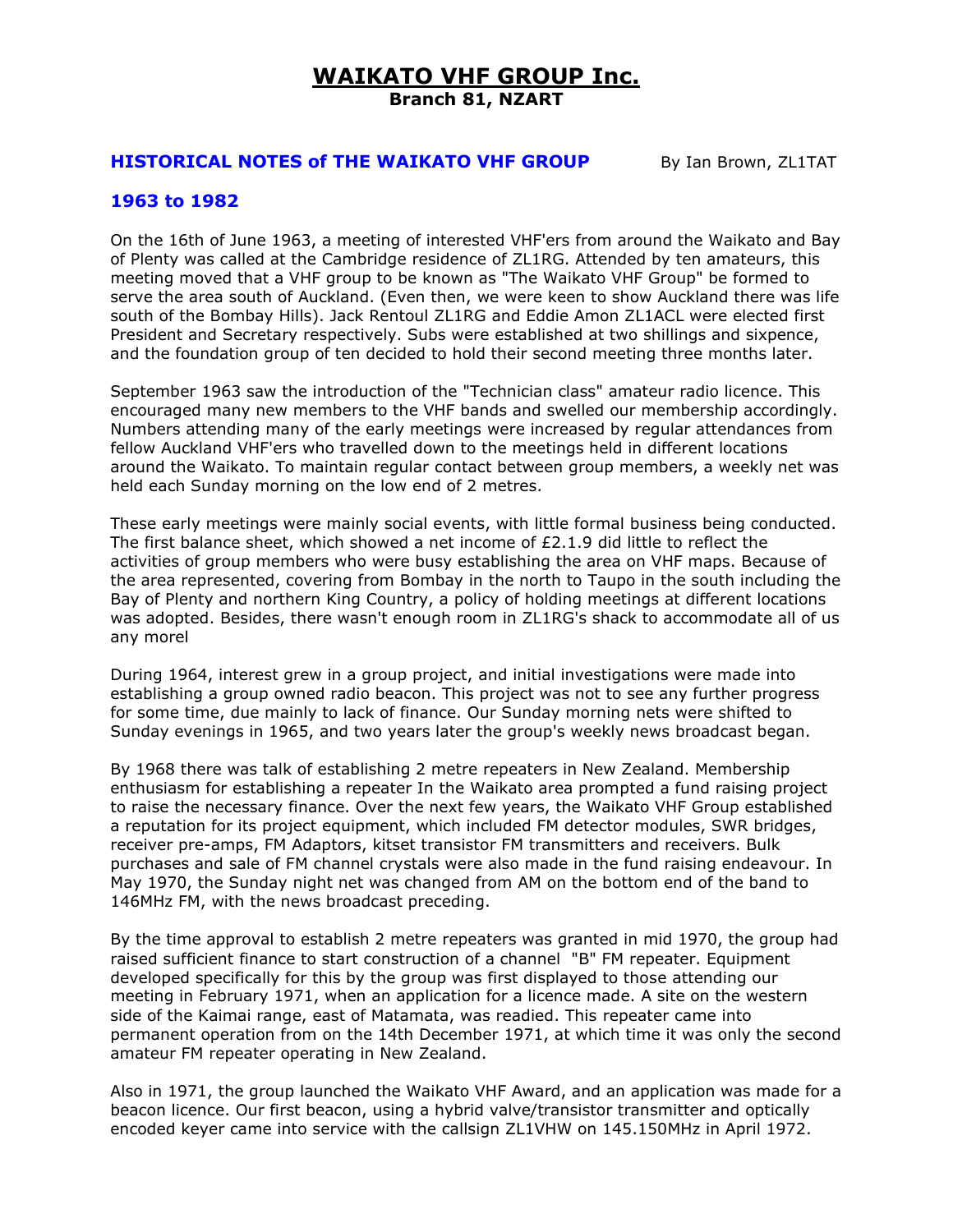Over Easter 1973, the Waikato VHF Group hosted the VHF Convention held in Hamilton, which was attended by some 102 VHF'ers from throughout the country. To improve its coverage, the 2 metre repeater was relocated to Mt. Te Aroha immediately prior to this event. This was a major boost to sales of the group's kitset repeater, which within a few years was installed in one out of every three FM repeater sites operating in New Zealand, and was the basis for many more stations.

At the 1973 AGM, it was moved that finance be made available to start construction of a second repeater, channel "C", for Mt. Edgecumbe in the eastern Bay of Plenty. This was commissioned in late 1973 using our original "Waikato" design repeater. A quarterly newsletter, which also doubled as a meeting notice, was instituted in November 1975.

In 1978, the group became an Incorporated Society. Also that year, the 2 metre beacon transmitter and keyer, now six years old, were replaced by all solid state designs. The station was relocated to its present central Hamilton site in December that year and joined by a 70cm beacon operating on 433.15MHz.

Our first lady president was elected in May 1979 when Sharyn Stowers, then ZL1TQV and later to become ZL1BIS took the chair for two years. Also in 1979, we commenced distribution of the electronics magazine "Elektor" as its New Zealand agent. This role continued through to 1986 when difficulties with the publisher forced us to abandon that venture.

In January 1980, plans to establish a 70cm repeater were commenced. Using recycled commercial equipment, this '860 station went on air in Hamilton in March 1982, and was relocated to Te Aroha in July. Our 1297.15MHz beacon was commissioned just before Christmas 1980, joining the other two beacons on the Hamilton site in time for the DX season.

Up till now, all 2 metre repeaters in New Zealand had operated using a +/-15kHz deviation specification with a 700kHz Rx/Tx offset. The NZART moved to adopt the commercial 30F3 standard using a 600kHz offset, and this change was implemented in November 1981. At the August 1981 meeting, a motion in favour of obtaining NZART branch status was adopted. This move to upgrade our affiliation status held since 1966 was however to take another four years to realise.

# **Interesting Historical Information (Milestones)** by Gavin W Petrie, ZL1GWP

#### **1963**

16 June - ten radio amateurs met at Cambridge and set up 'The Waikato VHF Group'.

The first Chairman was Jack Rentoul (ZL1RG) and the first Secretary was Eddie Amon (ZL1ACL). A sub was set at two shillings and sixpence. A weekly net was established and held each Sunday morning, at the low end of the 2 metre band.

#### **1964**

The first AGM was held at Ron Buckley's QTH. The first balance sheet showed a net income of £2.1.9.

Investigations were made into establishing a Group owned radio beacon.

# **1965**

The Sunday morning net was shifted to a Sunday evening.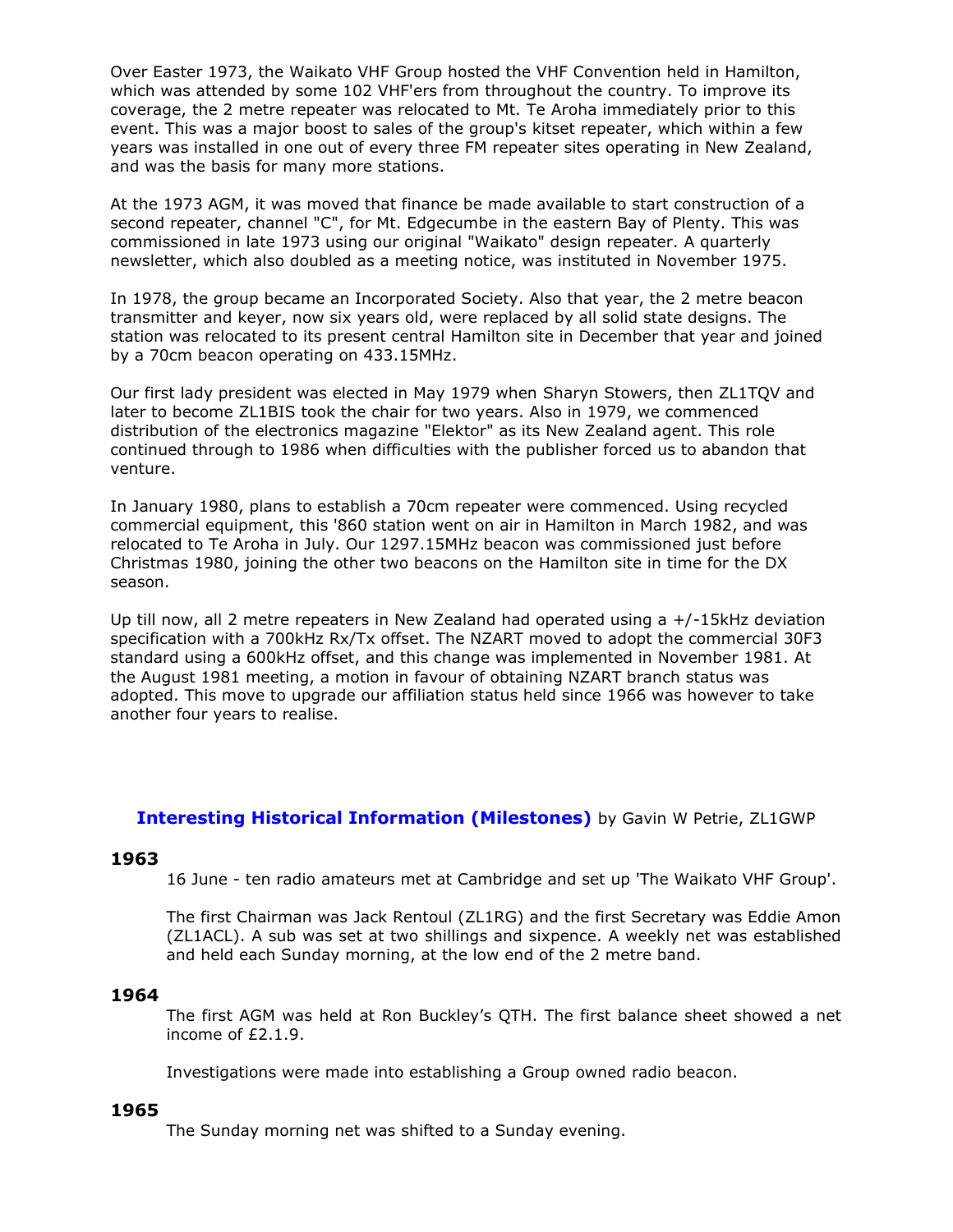A 'weekly news broadcast' was added to the Group's Sunday evening net.

## **1968**

Fund raising project (FM receiving adaptor) commenced, to raise money for a 2m repeater.

# **1969**

Decided at the October meeting to produce an SWR bridge as a fundraising project.

## **1970**

The Sunday evening net changed from AM to FM.

Approval was given midyear for 2m repeaters to be established. By this time the Group had raised sufficient finance for the construction of an FM repeater.

# **1971**

In Feb. an application was made for a repeater license. Chan 'B' (Rx 146.35 MHz/Tx145.65 MHz) was allocated in October.

A site on the western side of the Kaimai range, east of Matamata, at Omahine Rd. was established.

The Waikato VHF Award was launched.

In Nov. an application was made for a 2m beacon license.

Chan 'B' repeater came into permanent operation on 14th Dec., initially from trustee ZL1TAT's QTH at Hinuera.

# **1972**

First beacon was put into service on 145.15 MHz in April with a callsign of ZL1VHW, at the Omahine Rd site.

# **1973**

The 2m, Chan 'B' repeater was relocated to Mt. Te Aroha on 7 April, resulting in substantially improved coverage, which now included the Bay of Plenty.

"Waikato FM Repeater" printed circuit board kits were made available as a fund raising project. Sales occurred around NZ and Australia.

The Group hosted the VHF Convention in Hamilton over Easter.

Construction of a second repeater was started, on channel 'C' for Mt. Edgecumbe in the eastern Bay of Plenty.

# **1975**

Mt. Edgecumbe repeater channel 'C' commissioned 2<sup>nd</sup> March.

The quarterly newsletter was instituted in Nov.

Group members participated in VHF field day at Mt Ranginui.

#### **1978**

The Group became an Incorporated Society. No. 212737.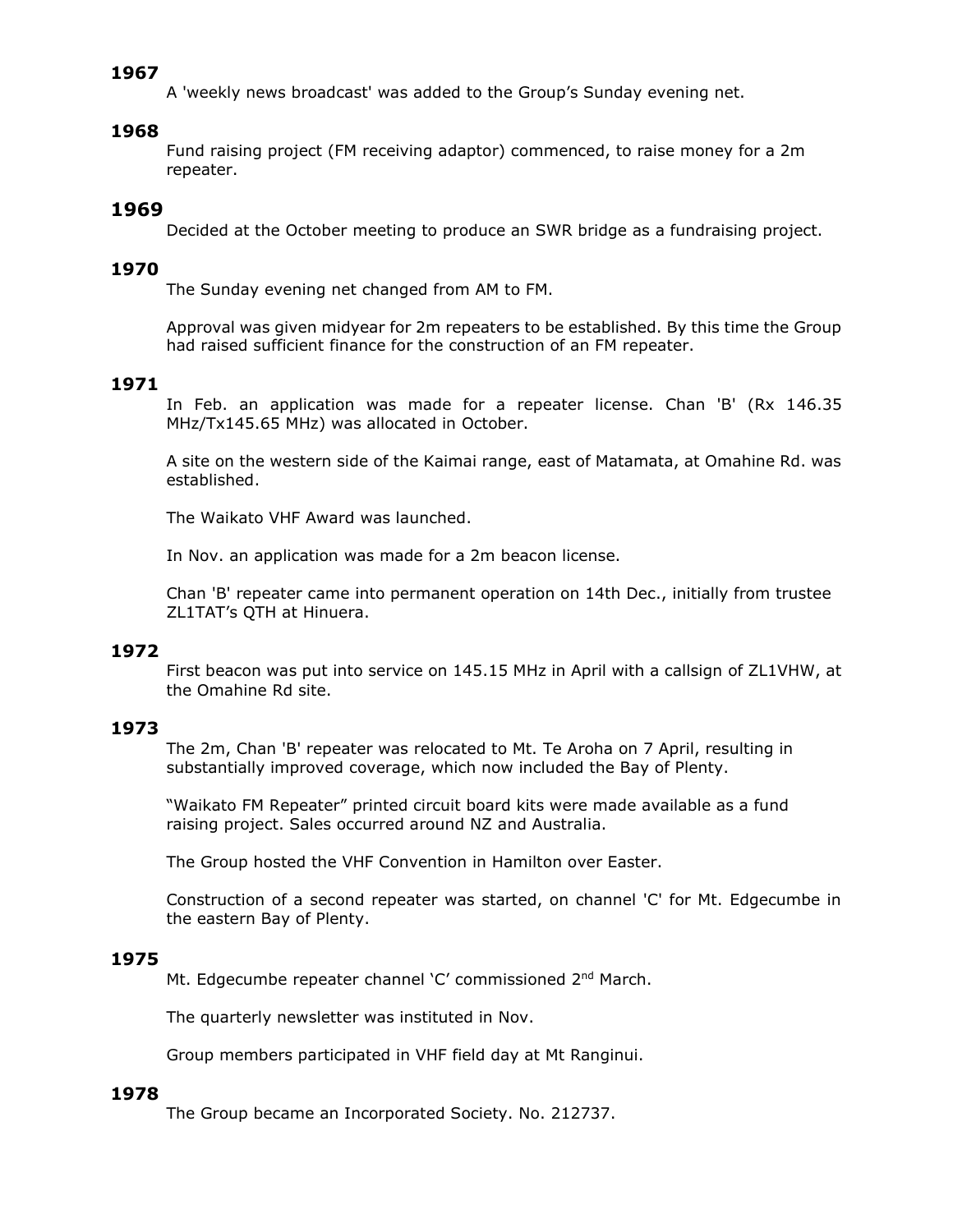The original 2m beacon hybrid transmitter and keyer were replaced by all solid state designs. The 2m beacon was relocated to the Hamilton Central Telephone Exchange roof in January and was joined by a 70cm beacon on 433.150 MHz at the same time.

First lady President, Sharyn Stowers, ZL1TQV, later to become ZL1BIS, took the Chair for 2 years.

The Group commenced distribution of the electronics magazine 'Elector', as its New Zealand agents.

## **1980**

In Jan. plans were put in motion to establish a 70cm repeater.

# **1981**

A beacon on 1297.150 MHz was installed at the Hamilton Central Telephone Exchange site and commissioned in January.

At the AGM in Aug. a motion in favour of obtaining branch status was adopted. However this took four years to realise. Des Hamblyn ZL1HP was elected President. The subs were increased from \$2.50 to \$5.00, being the first increase since the establishment of the club.

In Nov. the 2m band plan changed from 700KHz to 600KHz offset for FM repeaters. This included changing Channel 'B' on Mt. Te Aroha to the new allocation of 146.95 MHz (Tx).

## **1982**

The 70cm repeater went air in March, initially from a site on Newcastle Rd., in Hamilton, using 438.600 MHz.

In July the 70cm repeater was relocated to Mt. Te Aroha.

During Oct. a link was established between the 2 metre repeater on Te Aroha 146.950 MHz and Auckland 690 for joint Sunday 'Nets'.

# **1983**

On Dec. 10, a 2 metre repeater (146.975 MHz) was established at Tairua to cover the eastern side of the Coromandel peninsula.

# **1985**

During Easter we hosted our 2nd VHF Convention in Hamilton.

## **1986**

NZART Branch (81) status finally obtained.

At the June AGM a motion was adopted changing the Group's financial year from 31 March to 31 December.

#### **1987**

During January, commercial Tait equipment was installed for the 2 metre repeater, 695 (146.950 MHz) Te Aroha. The original repeater, which had been in service since 1973, was honourably retired.

In July the committee agreed to the linking of Te Aroha 146.950 MHz and Tairua 146.975 MHz, via UHF link, on a restricted basis.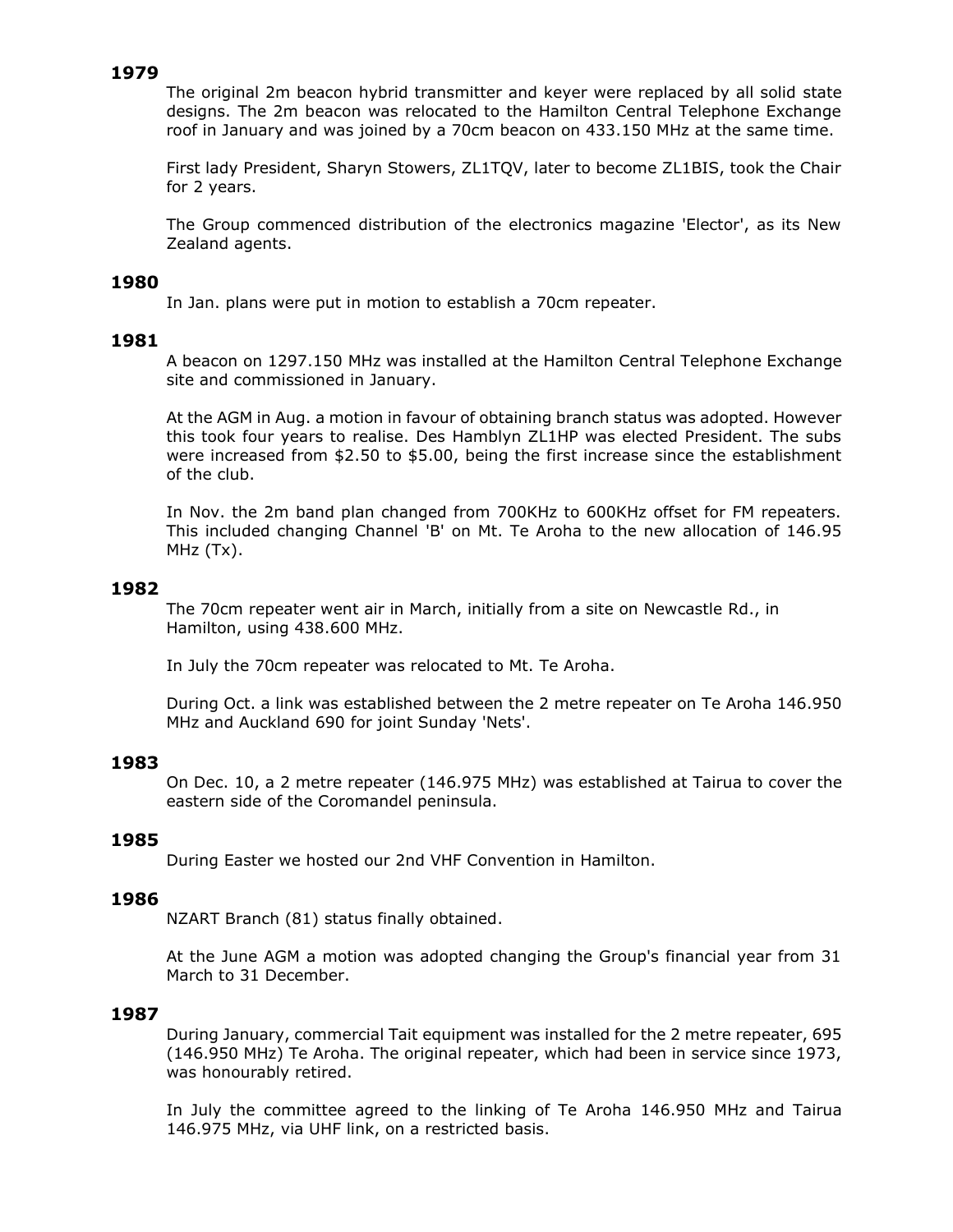In July the link between Te Aroha 146.950 MHz and Tairua 146.975 MHz became operational on a permanent basis.

## **1990**

Whakatane, Branch 51, were offered and accepted, ownership of the Edgecumbe 2 metre (146.700 MHz) repeater.

#### **1991**

On the 6 April the Group assisted Rotorua, Branch 33, to establish a new National System node (439.750 MHz) at Takaurunga on the Kaimai Range, adjacent to the Telcom microwave site.

Decision made in June to establish a Data Repeater at the new Kaimai site.

During Aug. an application was made to FMTAG to establish a Data repeater at the Kaimai site.

Approval received in Dec. to establish a Data repeater on 145.400 MHz.

#### **1992**

In March all beacon frequencies were changed to fit in with the new band plan.

In Dec. an application was made to FMTAG to have the ownership of the OTO Digipeater on Rangitoto vested in the WVHF Grp.

Also in Dec. application was made to FMTAG re the establishment of a 2GHz and a 10 GHz beacon on the Telecom site at Te Uku.

#### **1993**

On 14 March, at the AGM, Des Hamblyn was made an 'honourary life member' of the Group.

In April approval received vesting ownership of the OTO digipeater in the Waikato VHF Group. (ZL1IS-1)

Data Repeater installed and operational on 2 metres (145.400 MHz) at the Kaimai site.

A packet modem kit (based on ZL1AI's Jan/Feb Break-in article) made available at \$15.00 plus \$2.50 postage.

In August approval given for the establishment of 2 GHz beacon on the Telecom site at Te Uku.

During Nov. the 70cm repeater (438.600 MHz) on Mt. Te Aroha changed to 438.400 MHz. using new Tait equipment.

#### **1994**

Interest shown in the establishment of an ATV repeater, (possibly on a Kaimai Range site).

#### **1995**

On Jan. 6<sup>th</sup> a 2 GHz (2424.256 MHz) beacon was commissioned on the Telecom site at Te Uku.

In July the Constitution was amended to correct some sections that had become out of date and others to satisfy new requirements by the Inland Revenue Department.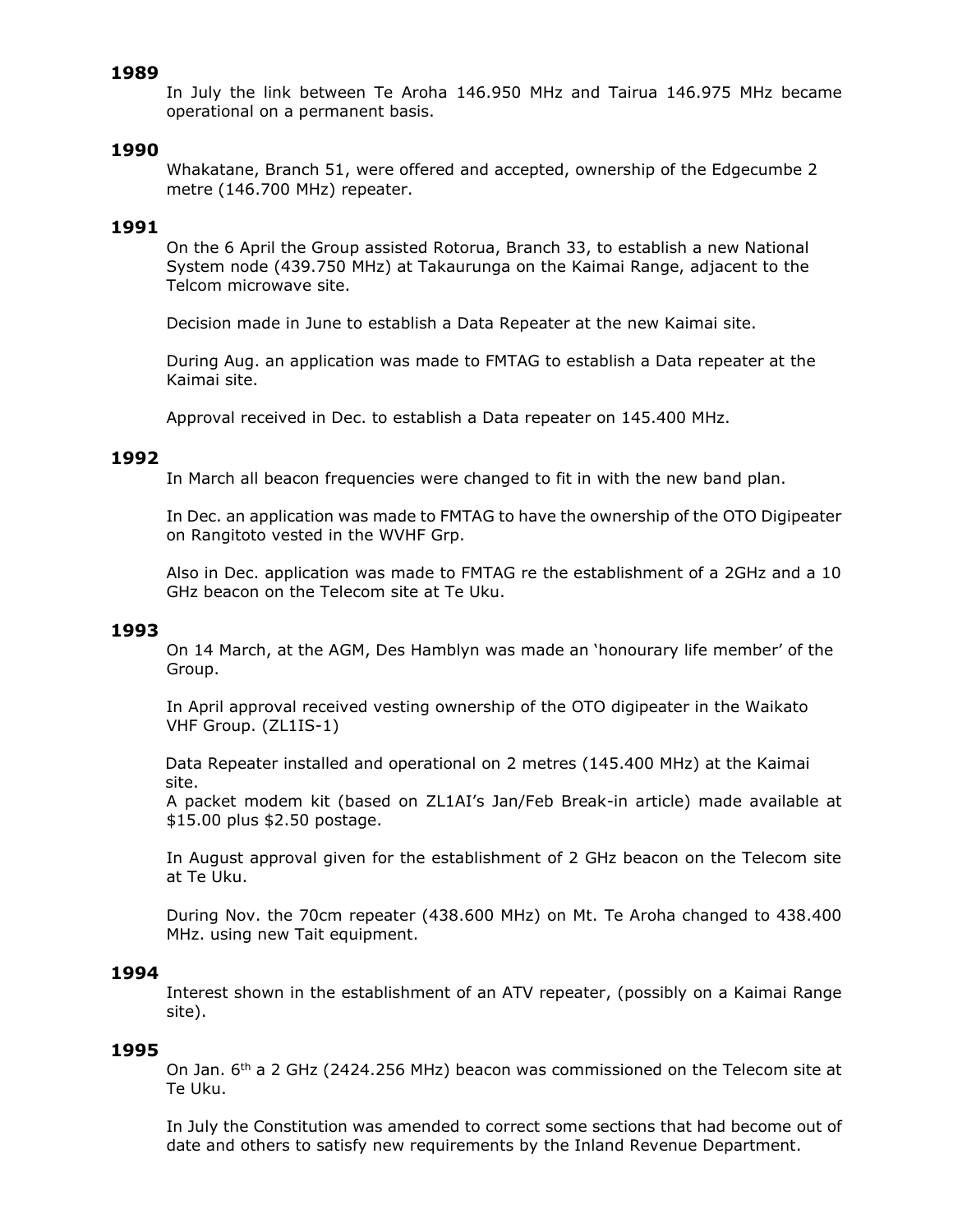On 15 August new Motorola equipment was installed at Tairua for 146.975 MHz. The UHF link between Te Aroha (146.950 MHz) and Tairua (146.975 MHz) was decommissioned.

# **1997**

Rotorua Amateur Radio Club, Branch 33, transferred the operating license for Kaimai National System ULS to the Waikato VHF Group.

At the AGM in early March Des Hamblyn (ZL1HP) relinquished his position as President after 16 years of outstanding service to the Waikato VHF Group. Noel Rowe (ZL3GR) was elected as President.

At the November General meeting at the Waihi Club Rooms, Tom Bevan ZL1THG was made a 'honourary life member' of the Group.

ATV license (Chan 39) transferred to Hamilton Branch 12

An application was made to FMTAG for a 2m repeater frequency to be used at a proposed site near Raglan and for a 70cm link with Te Aroha.

#### **1998**

On Feb.  $27<sup>th</sup>$  a 2 meter repeater (145.675 MHz) was established on a site near Raglan.

October saw the Group give approval for the 70cm (438.400 MHz) repeater at Te Aroha to be designated for voice primary use, and with data as a secondary use. A voice announcement to be made before any data transmission takes place outside the 2300Hrs to 0600Hrs time slot.

#### **1999**

On the 9 September the death of Des Hamblyn (ZL1HP) was recorded with regret. Des was a foundation member of the Group. One of his major contributions was the running of the Sunday night News and Net for many years.

## **2000**

In October interim approval was received from FMTAG for the use of 439.100 MHz at the proposed Karapiro National System site.

## **2001**

On 15 December an extension to the National System (439.150 MHz) was installed on Mt Putauaki (Edgecumbe) for the Kawerau Amateur Radio and Hobbies Club. Technical assistance to assemble and install was provided by the Group.

Late in the year an initial run of 25 'Sound Card' kitsets, for interfacing to a transceiver for digital modes, where produced, to coincide with a "Break-In" article by Ron Badman.

## **2002**

At the January Committee meeting approval was given for the manufacture of a further 25 'Sound Card' kitsets.

At Kaimai on 2<sup>nd</sup> Feb. the equipment for 439.750MHz was updated with Tait series 300 and a secondhand replacement tower was installed on the same base as the original one. The data repeater (145.400 MHz) antenna was replaced with a temporary folded dipole so as the original could be refurbished.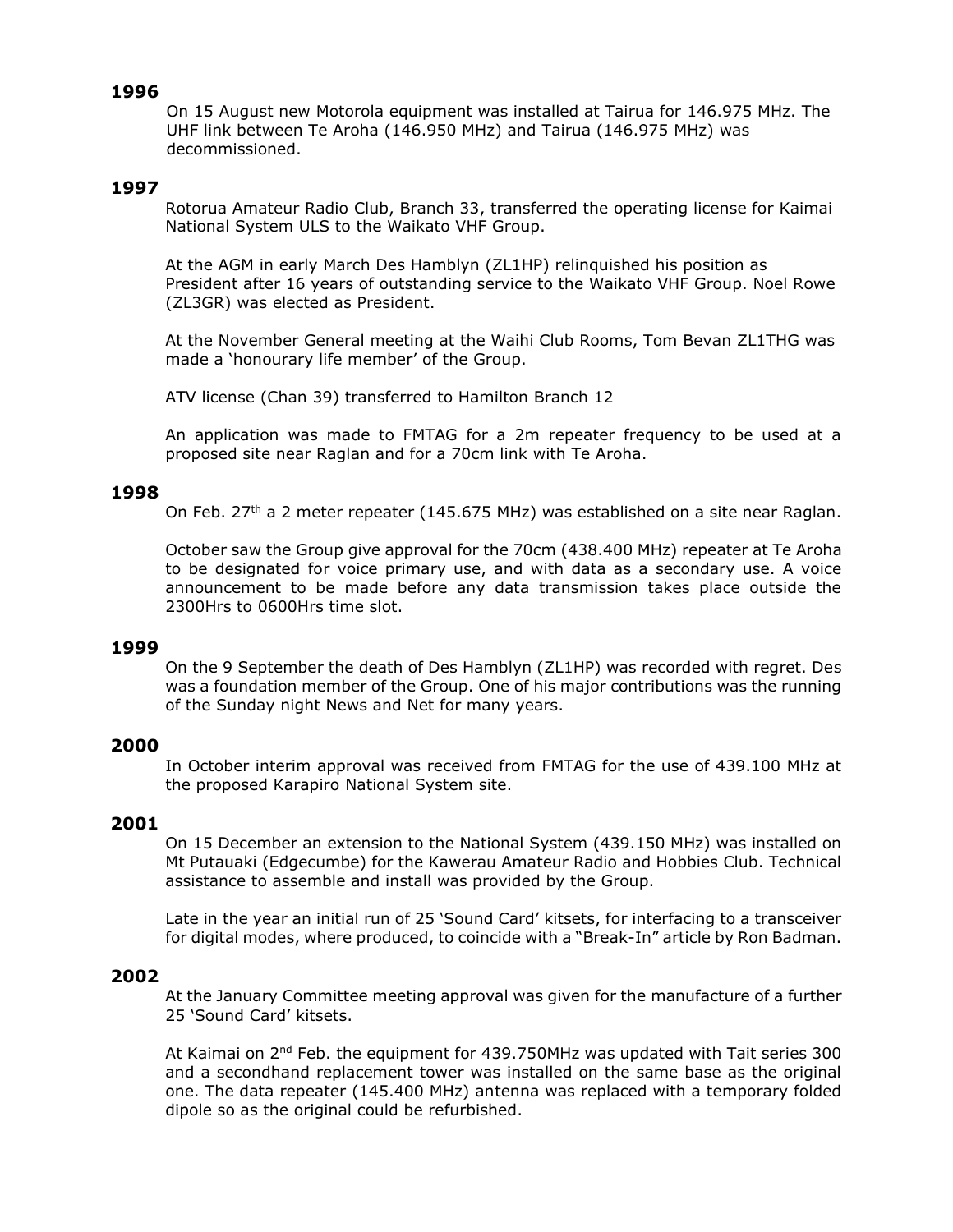On 10<sup>th</sup> Feb. new 550 ampere hour batteries were installed and the refurbished data repeater antenna was re-installed on the tower at Kaimai.

In September the Group hosted an APRS Forum at the Hamilton Branch 12 Club rooms, which was led by Alan Wallace, ZL1AMW.

The Motorola GM300 Equipment at Tairua, which had not stood up to periods of high use, was swapped for Tait 300.

# **2003**

Decision made to replace tower at Kaimai due to poor condition of existing tower.

The Group organized the Technology Convention at Easter, 19-20 April, at the Hamilton Astronomical Society Club Rooms.

The equipment destined for the Waikato National System site was installed in a site near the southern boundary of Hamilton, as a temporary measure. The equipment will remain at this site until the building space is required.

In June the Group hosted another APRS Forum at the Hamilton Branch 12 Club rooms, which was again led by Alan Wallace, ZL1AMW.

# **2004**



Kenwood TK-705D 2 metre transceiver donated to the Group, by Ross Grindrod, (ZL3DC) for loan to members, new to amateur radio.

Initial discussions held regarding the installation of an IRLP (Internet Radio Linking Project) system in the Waikato.

Kenwood TK-705D

# **2005**

In early January an IRLP system was installed on Te Aroha (146.950 MHz), for a trial period of 12 months.

In October the National System nodes (Kaimai and Hamilton) were changed to the new National System Frequency plan. Kaimai now on 434.850 MHz (Tx) and Hamilton on 439.975 MHz (Tx).

#### **2006**

After a long delay, (approximately 9 months), the Waikato, Bay of Plenty arm of the National System, was reconnected at Klondyke, on 25 April 2006.

The AGM unanimously agreed that the IRLP node continue to operate on 695 for the foreseeable future.

### **2007**

In August the Kenwood TR3200 linking equipment for the IRLP node was replaced with [Icom F210s transceivers](http://www.icom.co.jp/world/products/land_mobile/mobile/ic-f110/spec.html) and the hard drive on the node computer was upgraded.

Manufacture of the new tower for Kaimai was completed.

#### **2008**

At the AGM in late March, Noel Rowe (ZL3GR) relinquished his position as President after 10 years of excellent service to the Waikato VHF Group. Alan Wallace (ZL1AMW) was elected as President.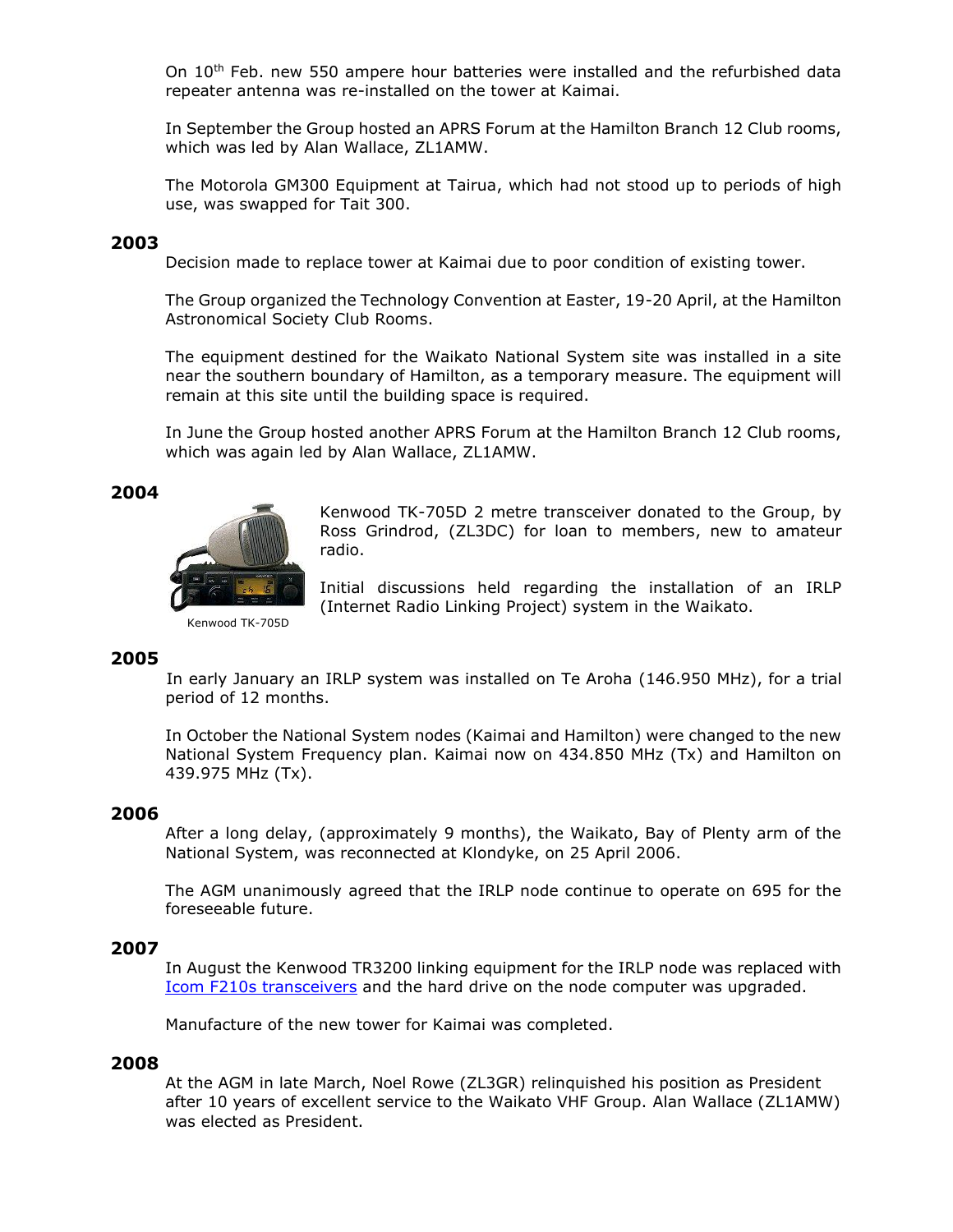A working bee at Kaimai on 6 & 7 February saw the tower and antennas replaced. The hut foundations and floor were also replaced the same day.

The 12cm (2424.256 MHz) beacon was installed at Kaimai on 7 February.

The Waikato VHF Group in conjunction with Hamilton Branch 12, organized the Technology Convention at Easter, (11-12 April), at the Chartwell Scout Hall, Chartwell, Hamilton.

The OTO Digipeater on 144.650 MHz, was upgraded on 5 June, with Tait T355/T356 equipment.

# **2010**

During February the (145.675 MHz) Raglan repeater was permanently removed from the site near Raglan, due to the construction of a power generation wind farm in the vicinity. To be re-installed at the Telecom site at Te Uku.

On 24th April the (145.675 MHz) Raglan repeater was installed at the Telecom site above Te Uku, with the latest **Icom FR5000** equipment.

On 15<sup>th</sup> October, '840 was turned off due to lack of use and expiry of licence.

# **2011**

March – 146.950 MHz repeater was established at Te Weraiti along with a 70cm link to Raglan (Te Uku) prior to going live, when the 146.950 MHz repeater at Mt. Te Aroha is turned off mid-year.

May – Te Aroha 146.950 MHz repeater was turned off and all equipment removed. Te Weraiti 146.950 MHz repeater was then activated.

June – Linking matrix installed at Te Uku, enabling Te Weraiti 146.950 MHz and Te Uku 145.675 MHz to be linked. IRLP node installed on Te Uku 145.675 MHz.

September – Equipment for the 2m Tairua Repeater ('6975 MHz) was transferred to the Mercury Bay Branch, 85.

# **2012**

21 November – 145.575 MHz repeater was established at Maungakawa, north east of Huntly, along with the 70cm linking equipment, enabling it to be linked to Te Uku. We now have 3 repeaters on the WaiPlenty 2m network.

# **2013**

The 50<sup>th</sup> Anniversary of the Group was celebrated at the AGM on 24<sup>th</sup> March.

#### **2014**

22 November – 145.475 MHz repeater was established (Waihi North) on a private property approximately 8km east-north-east of Waihi, along with the 70cm linking equipment, enabling it to be linked to Te Weraiti. This now completes the 4 repeater WaiPlenty 2m Network, which replaces the old Te Aroha '695 repeater.

# **2015**

A Digital Mobile Radio (DMR) repeater (439.725 MHz) was installed in early July 2015 on the top of the KPMG building in central Hamilton.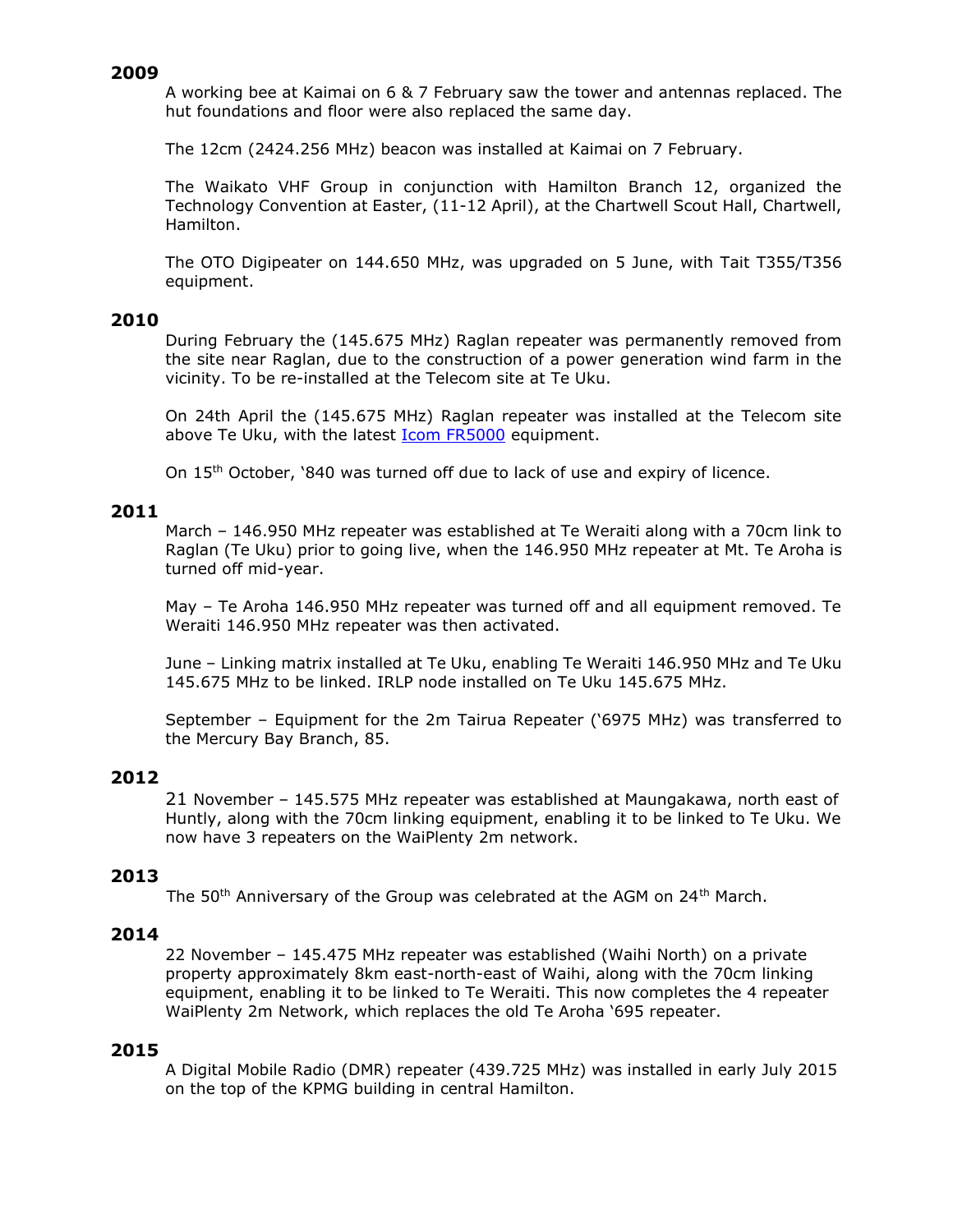31 December - about Thursday 29 December the radio equipment for the 145.675 MHz repeater, along with numerous other commercial radios, was stolen from the Chorus building at Te Uku.

# **2017**

19 March - At the AGM, Alan Wallace, who has been the President since the 2008 AGM, announced that he would not be standing again. Alan was thanked for his contribution to the Group over the 9 years. Phil King ZL1PK was elected as the new president.

To date (19 March) the equipment that was stolen has not been found, after the Police and other parties have been involved in trying to locate it.

25 October - the 144.65 MHz APRS/Digipeater at Rangitoto (Rx on 144.65 MHz and 144.575 MHz) was shut down.

# **2018**

Mid-year - Stolen Te Uku radio repeater equipment recovered from a storage locker in Hamilton.

# **2019**

16 January – the 2m, 70cm & 23cm beacons were removed from the Hamilton Central Telephone Exchange building.

12 August – The Digital Mobile Radio (DMR) repeater is back on the KPMG building in Hamilton and online via the Mobicomms network.

29 September - the 145.400 MHz data repeater at the Kaimai site was decommissioned and removed.

19 December – a new APRS digipeater was commissioned at the Kaimai site on 144.575 MHz, which was supplied and licenced by Warren Harris, ZL2AJ. (ID ZL2AJ-6). See map at <https://www.aprsdirect.com/center/-38.24897,176.15479/zoom/9/time/60>

# **2020**

6 February -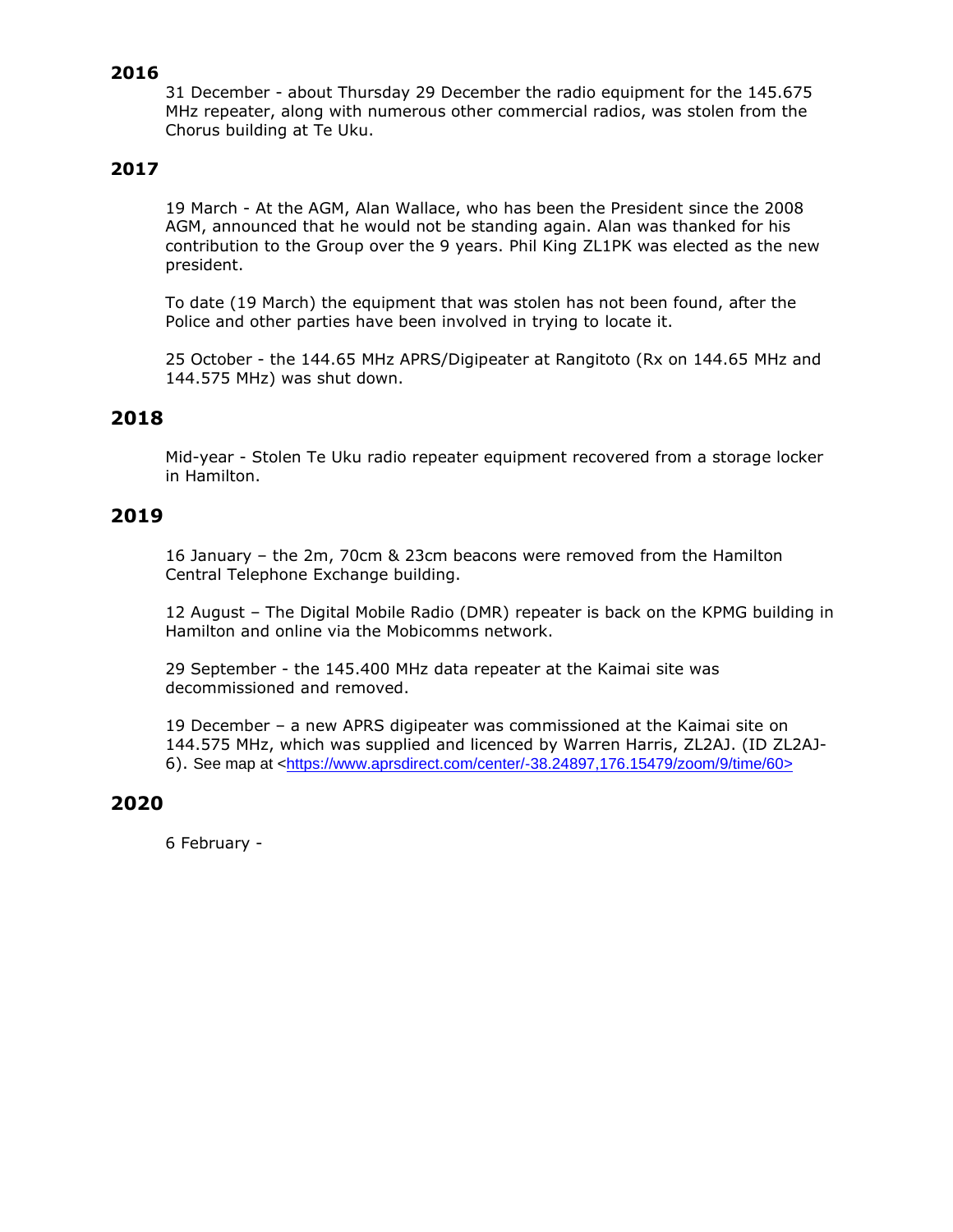# **Waikato VHF Group**

# **PRESIDENT**

| 1963 ~ 196?      | Jack Rentoul   | ZL1RG           |
|------------------|----------------|-----------------|
| $196? \sim 1969$ | Des Hamblyn    | ZL1HP           |
| $1969 \sim 1976$ | Ian Brown      | ZL1TAT          |
| $1976 \sim 1979$ | Rodney Rowe    | ZL1TFX          |
| $1979 \sim 1980$ | Sharyn Stowers | ZL1TQV / ZL1BIS |
| $1980 \sim 1981$ | Noel Maginnity | ZL1TNT          |
| $1981 \sim 1996$ | Des Hamblyn    | ZL1HP           |
| $1997 \sim 2008$ | Noel Rowe      | ZL3GR           |
| $2008 \sim 2017$ | Alan Wallace   | ZL1AMW          |
| $2017 \sim 2021$ | Phil King      | ZL1PK           |
| $2021 \sim$      | David King     | ZL1DGK          |

# **SECRETARY**

| $1963 \sim 1971$ | Eddie Amon    | ZL1ACL        |
|------------------|---------------|---------------|
| $1971 \sim 1972$ | Ian Perkins   | ZL1BFH        |
| $1972 \sim 1975$ | Rodney Rowe   | ZL1TFX        |
| $1975 \sim 1981$ | Derek Cleland | ZL1IY         |
| $1981 \sim 1983$ | Ian Ogden     | ZL1UAY        |
| $1983 \sim 1986$ | Kevin Smith   | ZL1BC         |
| 1986 $\sim$      | Gavin Petrie  | ZL1UAB/ZL1GWP |

# **TREASURER**

| $1963 \sim 1971$ | <b>Eddie Amon</b> | ZL1ACL |
|------------------|-------------------|--------|
| $1972 \sim 1975$ | Rodney Rowe       | ZL1TFX |
| $1975 \sim 1981$ | Derek Cleland     | ZL1IY  |
| $1981 \sim 1982$ | Ian Ogden         | ZL1UAY |
| $1982 \sim 1983$ | Kevin Smith       | ZL1BC  |
| $1983 \sim 1986$ | Colin McEwan      | ZL2TFK |
| 1986 $\sim$      | Ian Brown         | ZL1TAT |